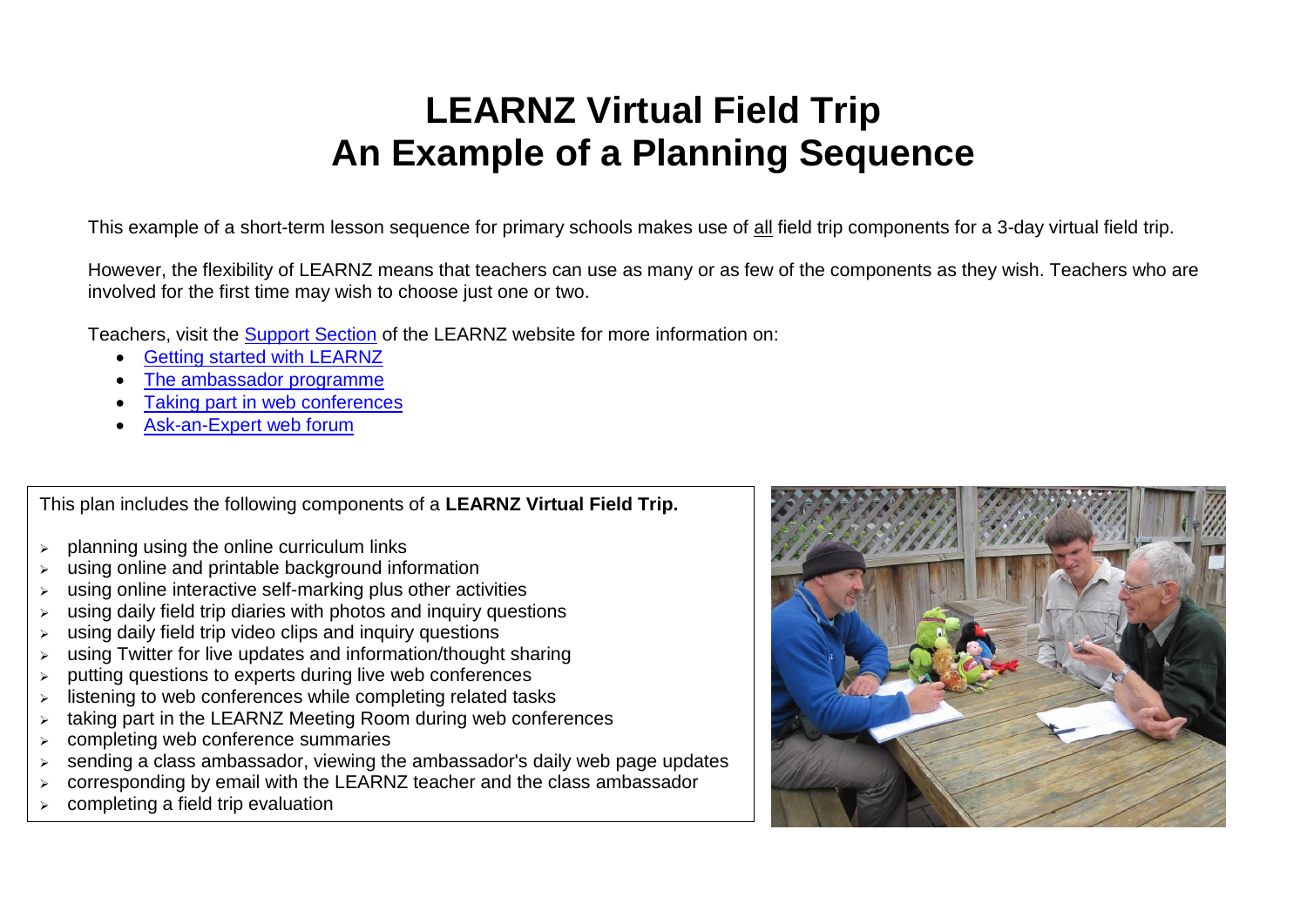| <b>An Example of a Planning Sequence</b>                                                                  |                                                                                                                                                               |                                                                                                                                                                               |                                                                                                                                                                                                                               |                                                                                                                                                                                                                                                  |                                                         |                                                                                                                                                                                                                                                                           |                                                                                                                                                                                                                                          |                                                                                                                 |                                                                                                                                                                                                                                                                                                                                                                    |                                                                                                                                                  |  |
|-----------------------------------------------------------------------------------------------------------|---------------------------------------------------------------------------------------------------------------------------------------------------------------|-------------------------------------------------------------------------------------------------------------------------------------------------------------------------------|-------------------------------------------------------------------------------------------------------------------------------------------------------------------------------------------------------------------------------|--------------------------------------------------------------------------------------------------------------------------------------------------------------------------------------------------------------------------------------------------|---------------------------------------------------------|---------------------------------------------------------------------------------------------------------------------------------------------------------------------------------------------------------------------------------------------------------------------------|------------------------------------------------------------------------------------------------------------------------------------------------------------------------------------------------------------------------------------------|-----------------------------------------------------------------------------------------------------------------|--------------------------------------------------------------------------------------------------------------------------------------------------------------------------------------------------------------------------------------------------------------------------------------------------------------------------------------------------------------------|--------------------------------------------------------------------------------------------------------------------------------------------------|--|
| <b>Timeline</b>                                                                                           | 6 weeks before<br>field trip                                                                                                                                  | 4 weeks<br>prior                                                                                                                                                              | 2 weeks prior                                                                                                                                                                                                                 | <b>Thursday</b>                                                                                                                                                                                                                                  | Friday                                                  | The week prior<br><b>Monday</b>                                                                                                                                                                                                                                           | <b>Tuesday</b>                                                                                                                                                                                                                           | Wednesday                                                                                                       | <b>Thursday</b>                                                                                                                                                                                                                                                                                                                                                    | Friday                                                                                                                                           |  |
| <b>Suggested</b><br>teacher and<br>classroom<br>activities                                                | Decide to take a<br>virtual field<br>trip. Register<br>with LEARNZ<br>Log onto<br><b>MyLEARNZ</b><br>and enrol<br>$class(es)$ in<br>selected field<br>trip(s) | Plan the field<br>trip to fit<br>with class,<br>term and<br>year plan.<br>Select AOs.<br>Send class<br>login home<br>with students<br>so parents<br>can follow<br>field trip. | Plan field trip (3-4<br>weeks) into your<br>daily timetable<br>Select background<br>pages and<br>activities for<br>class/group<br>sessions.<br>Plan to ask<br>questions in web<br>conferences.<br>Plan to listen to<br>others | Set scene with<br>class - "Let's go on<br>a field trip to<br>What might we<br>see, what could we<br>find out? "<br>Introduce field trip<br>location and<br>themes, guests,<br>website material.<br>Create field trip<br>display in<br>classroom. | Develop questions<br>about the web<br>conference topics | Read about the<br><b>LEARNZ</b> field<br>trip teacher's<br>ambassador.<br>Select class<br>ambassador to<br>send on trip.<br>Write up summary<br>of ambassador's<br>life plus hopes and<br>dreams for field<br>trip.<br>"FAT" questions to ask in your web conference.     | Develop and find<br>answers for questions<br>about web conference<br>topic<br>Add ambassador photo<br>to field trip display in<br>vour classroom.<br>During brainstorming, keep a chart of unanswered questions. Summarise later to form | Summarise the<br>unanswered<br>questions on the<br>web conference<br>topics into 10 "fat"<br>questions for each | Class prepares short<br>assembly item to share<br>with team, school or<br>principal about their<br>adventures next week.<br>Teacher checks web<br>conference equipment,<br>calls another school or<br>LEARNZ free phone 0800<br>22 55 53 to check sound<br>quality, phone jacks,<br>school phone system etc. If<br>using Skype please test<br>this with the LEARNZ | Present short<br>assembly item.<br>Call another school<br>or a parent and<br>have class practise<br>asking questions                             |  |
| <b>Teacher</b><br>contact with<br><b>LEARNZ</b><br>team                                                   | <b>Join LEARNZ</b><br>group on VLN<br>for this field<br>trip, and get<br>ideas from<br>other teachers.                                                        | <b>Receive</b><br>newsletter #1                                                                                                                                               | <b>Receive</b> newsletter #2<br>questions live.                                                                                                                                                                               | Send email to book in to web conferences including date, time<br>NB: ONLY speaking schools need to book, as they ask                                                                                                                             |                                                         | Sign-up class ambassador online, include<br>details from class discussion<br>Receive ambassador confirmation email with<br>your ambassador's email address for the field<br>trip.<br>Post ambassador to address supplied by<br><b>LEARNZ</b> Teacher in a personal email. |                                                                                                                                                                                                                                          | team.<br>Email 10 "fat" questions for each web conference<br>topic to andrew.penny@core-ed.org                  |                                                                                                                                                                                                                                                                                                                                                                    | <b>Receive</b> newsletter<br>#3.<br><b>Receive</b> confirmed<br>web conference<br>questions to ask.<br>Receive email -<br>ambassador<br>arrived. |  |
| Online<br><b>Material</b><br>available                                                                    | Complete<br><b>Registration &amp;</b><br>Enrolment.<br>Review field<br>trip Summary.                                                                          | <b>Web Site</b><br>goes live.<br>Standard and<br>easy<br>background<br>pages.                                                                                                 | Web conference<br>timetable<br>confirmed, expert<br>profiles, locations.                                                                                                                                                      | Field trip website                                                                                                                                                                                                                               |                                                         | <b>Class ambassador</b> pages                                                                                                                                                                                                                                             |                                                                                                                                                                                                                                          |                                                                                                                 |                                                                                                                                                                                                                                                                                                                                                                    | Web conference<br>questions online                                                                                                               |  |
|                                                                                                           | Check home page of field trip for daily additions to the site                                                                                                 |                                                                                                                                                                               |                                                                                                                                                                                                                               |                                                                                                                                                                                                                                                  |                                                         |                                                                                                                                                                                                                                                                           |                                                                                                                                                                                                                                          |                                                                                                                 |                                                                                                                                                                                                                                                                                                                                                                    |                                                                                                                                                  |  |
| The LEARNZ Team is available for support, web conference practise and general inquiries.<br>0800 22 55 53 |                                                                                                                                                               |                                                                                                                                                                               |                                                                                                                                                                                                                               |                                                                                                                                                                                                                                                  |                                                         |                                                                                                                                                                                                                                                                           |                                                                                                                                                                                                                                          |                                                                                                                 |                                                                                                                                                                                                                                                                                                                                                                    |                                                                                                                                                  |  |
| An Example of a Planning Sequence (continued)                                                             |                                                                                                                                                               |                                                                                                                                                                               |                                                                                                                                                                                                                               |                                                                                                                                                                                                                                                  |                                                         |                                                                                                                                                                                                                                                                           |                                                                                                                                                                                                                                          |                                                                                                                 |                                                                                                                                                                                                                                                                                                                                                                    |                                                                                                                                                  |  |